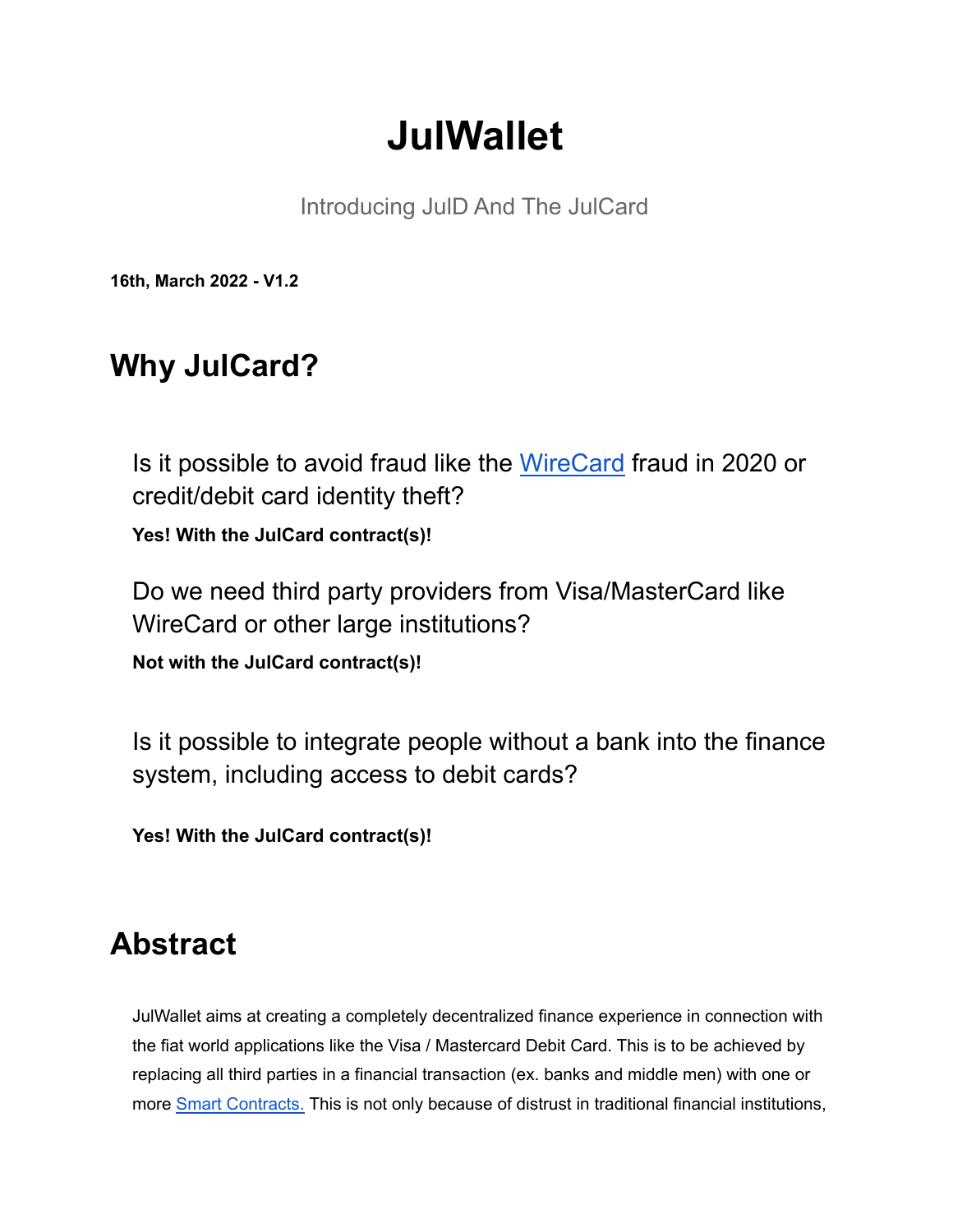but also to avoid credit / debit card fraud or identity theft. Considering the number of people lacking coverage of traditional banks but having access to the internet, It is not simply important but also urgent to cater to their needs in a decentralized system. This is, of course, backed by a very strong belief in a decentralized financial system.

## **Table of Contents :**

#### **1) [Introduction](#page-2-0)**

**2) Problem [Statement](#page-2-1)**

#### **3) The [Solution](#page-3-0)**

- 3.1) How [does](#page-3-1) it work
- 3.2) The [Signer](#page-3-2) Wallet
- 3.3) [Decentralized](#page-4-0) Payment API
- 3.4) JulCard [Governance](#page-4-1)
- 3.5) The [Governance](#page-4-2) has the power to
- 3.6) The [Contract](#page-4-3) Owner has the power to
- 3.7) Fantom [Blockchain](#page-5-0)
- 3.8) The current [Process](#page-6-0)
- 3.9) The optimal [Process](#page-6-1)

#### **4) [Fees](#page-7-0)**

- 4.1) [Subscription](#page-7-1) Fee
- 4.2) [Blockchain](#page-7-2) Fee
- 4.3) Fiat [Exchange](#page-7-3) Fee
- **5) JulD the [Token](#page-8-0)**
	- 5.1) JulD [Supply](#page-8-1)
	- 5.2) JulD [Usage](#page-8-2)

#### **6) [Security](#page-9-0)**

- 6.1) With [KYC](#page-9-1)
- 6.2) [Without](#page-9-2) KYC
- 6.3) Smart [Contract](#page-9-3) Audit
- **7) License [Agreement](#page-10-0) & Terms of Use**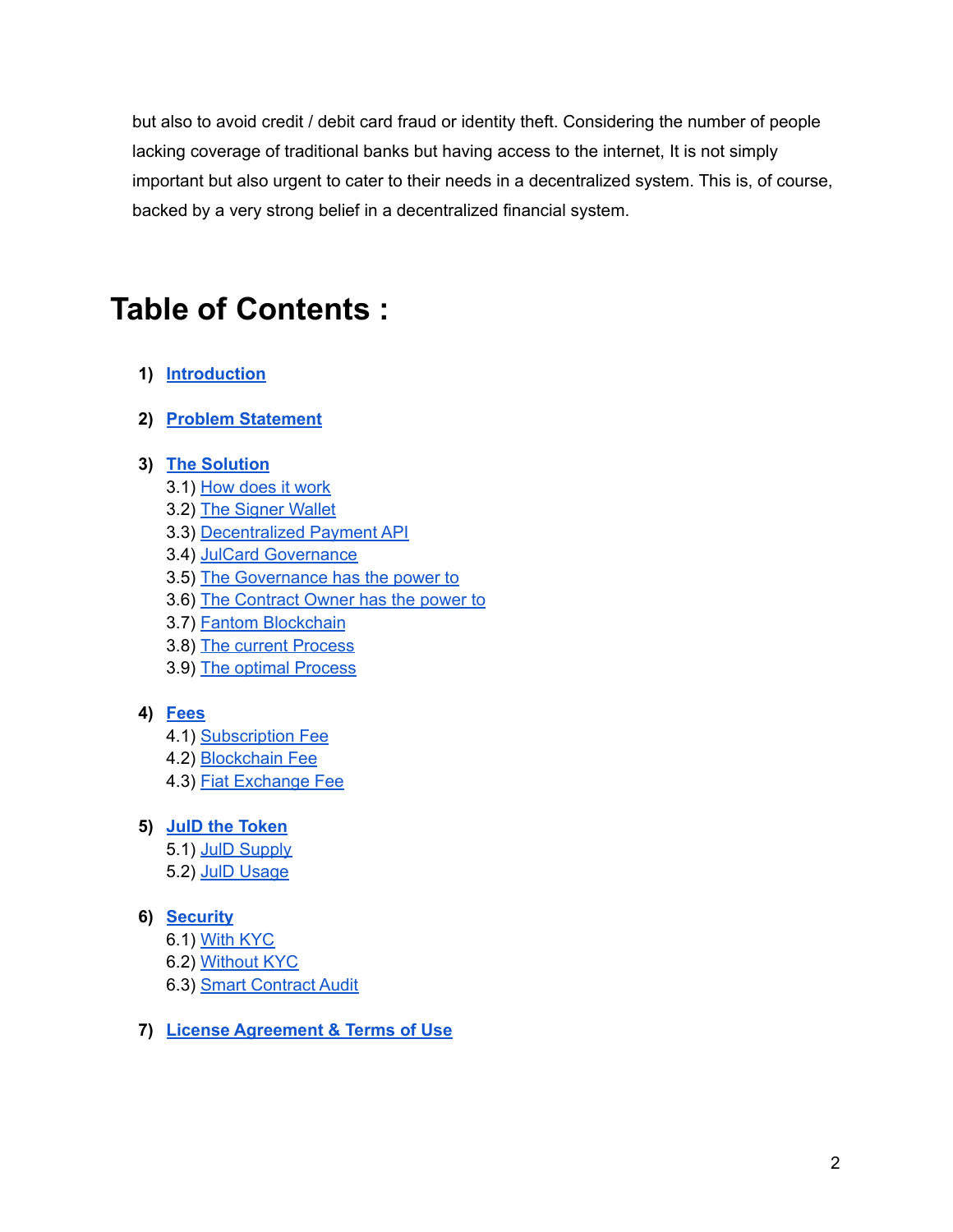# <span id="page-2-0"></span>**1) Introduction:**

JulWallet is a decentralized Finance System which was built to revolutionize the financial market. With JulWallet you avoid any and all third parties between you and your funds. The ultimate goal is to prioritize and cater to anyone and everyone with a basic cell phone containing an internet connection.

One might think people who have internet-enabled cell phones would already be accounted for in financial systems, but that's not the case. Conventional banking services are a luxury that not every citizen can afford access. This subset of the population can't be left without a dependable financial system and its protection. For reference, the size of the population ignored by conventional financial institutions is *1.7 billion* people.

Decentralization means stability and the ability to control your own crypto because:

- More than \$3 billion are lost since 2013 from hacks from centralized exchanges
- A total of \$3.3 billion was lost to credit card fraud in 2020 alone
- Reports of Identity theft rose by 113% from 2019 to 2020

## <span id="page-2-1"></span>**2) The Problem Statement:**

The problems of using any debit card are

- 1. Funds must always be stored in the account from the debit card provider. These funds are 100% controlled by a third party and are not visible to you because it is fully centralized.
- 2. The login and control of your banking system or debit card is fully centralized, which increases identity theft and credit/debit card fraud.
- 3. "Money Flow" Debit card transactions and funds are not visible to the public!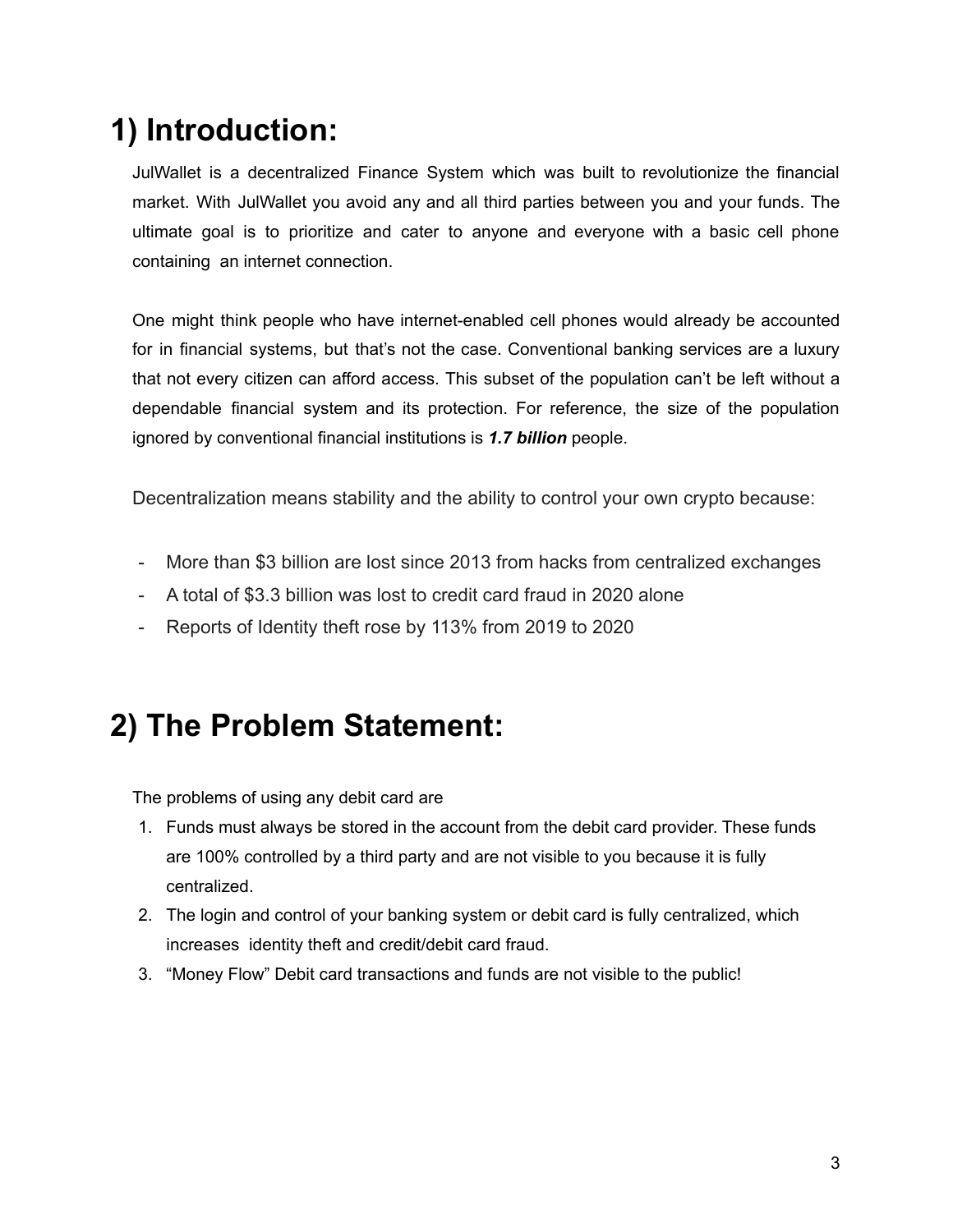# <span id="page-3-0"></span>**3) The Solution**

The solution is governance-controlled decentralized debit card management contracts!

## <span id="page-3-1"></span>3.1) How does it work?

The JulCard is a virtual and physical debit card, which allows users to make payments on over 60 million merchants worldwide with pure decentralization until funds reach the payment provider! The only option to access the JulCard Smart Contract is via the decentralized JulWallet where a KYC is needed. After the KYC is approved, the JulCard Menu can be accessed while signing with your KYC verified wallet. The login allows you to upload different pre-selected and also governance-selected crypto currencies! Your funds have only two options after being deposited into the Debit Card Smart Contract, which are:

- 1. The funds will be transferred with user confirmation to the master wallet from the integrated Signer Wallet, which pays the Debit Card Provider instantly when a payment is made with your debit card. The pre-selected payment currency will be immediately converted into USDC to keep the value near to the USD.
- 2. Withdraw your funds to your JuWallet from which you made the deposit, which works like a multisig; the Signer Wallet and your Wallet need to sign the transaction.

Only the Owner from your KYC Verified and Debit Card Contract-assigned wallet can interact with the debit card - your identity and funds are secured due to your private key and passphrase.

All transactions and approvals are documented on the blockchain!

### <span id="page-3-2"></span>3.2) The Signer Wallet

The Signer Wallet is a wallet provided by JulWallet and it signs the transactions after either a withdrawal request or a payment is made with your debit card and the API from the decentralized provider is called. To Protect the community funds, the signer wallet can be replaced by the governance.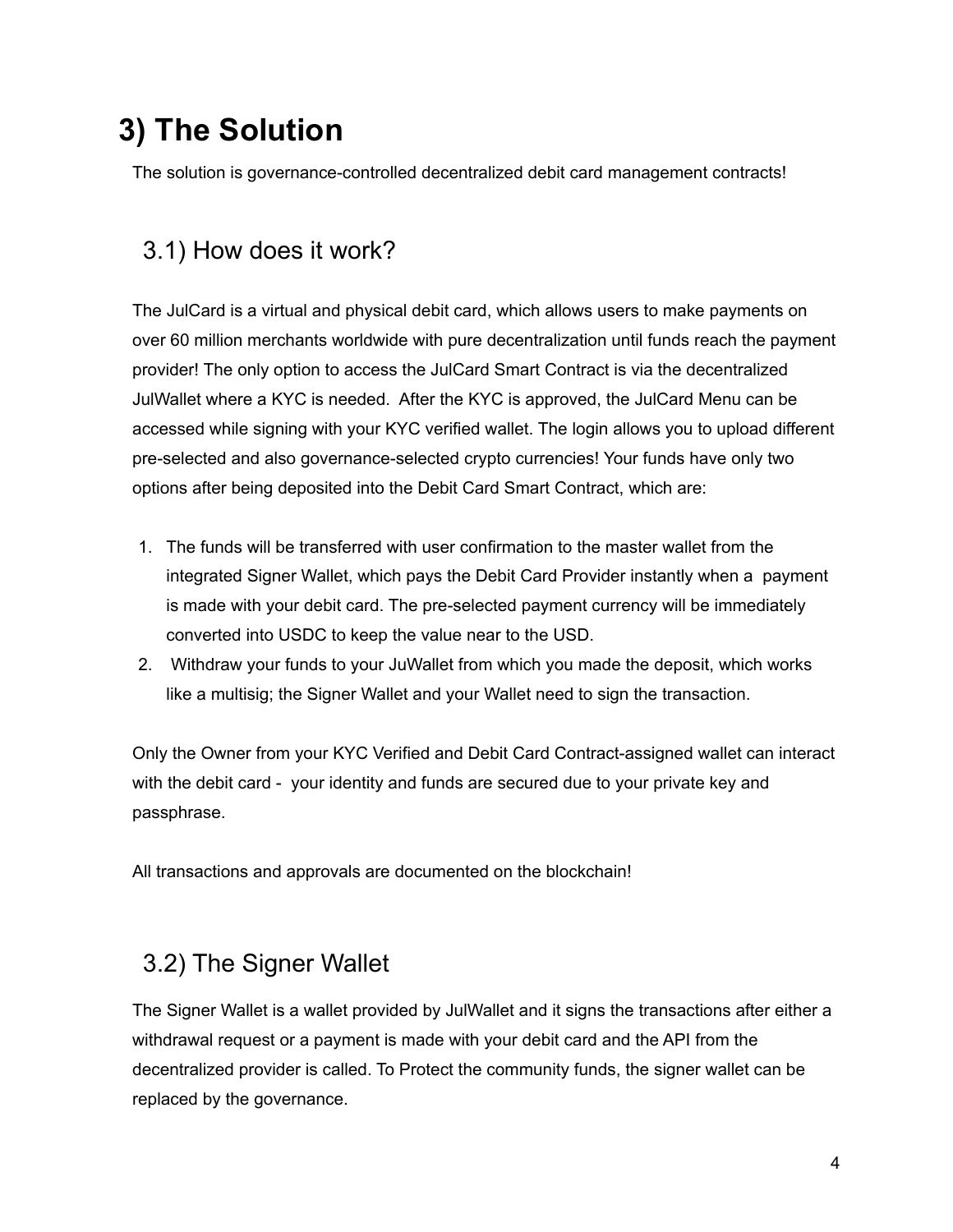## <span id="page-4-0"></span>3.3) Decentralized Payment API

To increase transparency, the centralized payment requests from the debit card provider are displayed on the blockchain, along with the decentralized API requests which are responsible for the signer wallet to confirm the payments.

## <span id="page-4-1"></span>3.4) JulCard Governance

All Users who stake a minimum of 10 million JulD can publish a proposal in the JulWallet App. After the proposal is published, all people who stake (irrelevant of the JulD staking balance) can vote. The proposal needs a minimum 50 million positive votes in the first 3 days after being published to be activated.

For example:

- If you staked 100 JuID and you voted positive, then you created 100 positive votes
- If you staked 100 JulD and you voted negative, then you created 100 negative votes

If the proposal gets approved by the governance, then it takes 4 more days until the proposal gets activated. In total there will be 7 days from the proposal creation until activation, if approved.

## <span id="page-4-2"></span>3.5) Governance has the power to

- Add future tokens to the debit card contract as payment tokens
- Add a new signer wallet to keep the contract always active

### <span id="page-4-3"></span>3.6) The Contract Owner has the power to

- Activate and deactivate listed tokens which are used as payment to avoid payment token listing which don't have enough liquidity. This is to protect the debit card smart contract (i.e. deactivating means only the users can't use it anymore as payment in the card but they still can deposit it into the contract and withdraw it)
- Increase and decrease the different staking levels to engage with price changes
- Change daily spend limits for a specific user (within regulatory guidelines)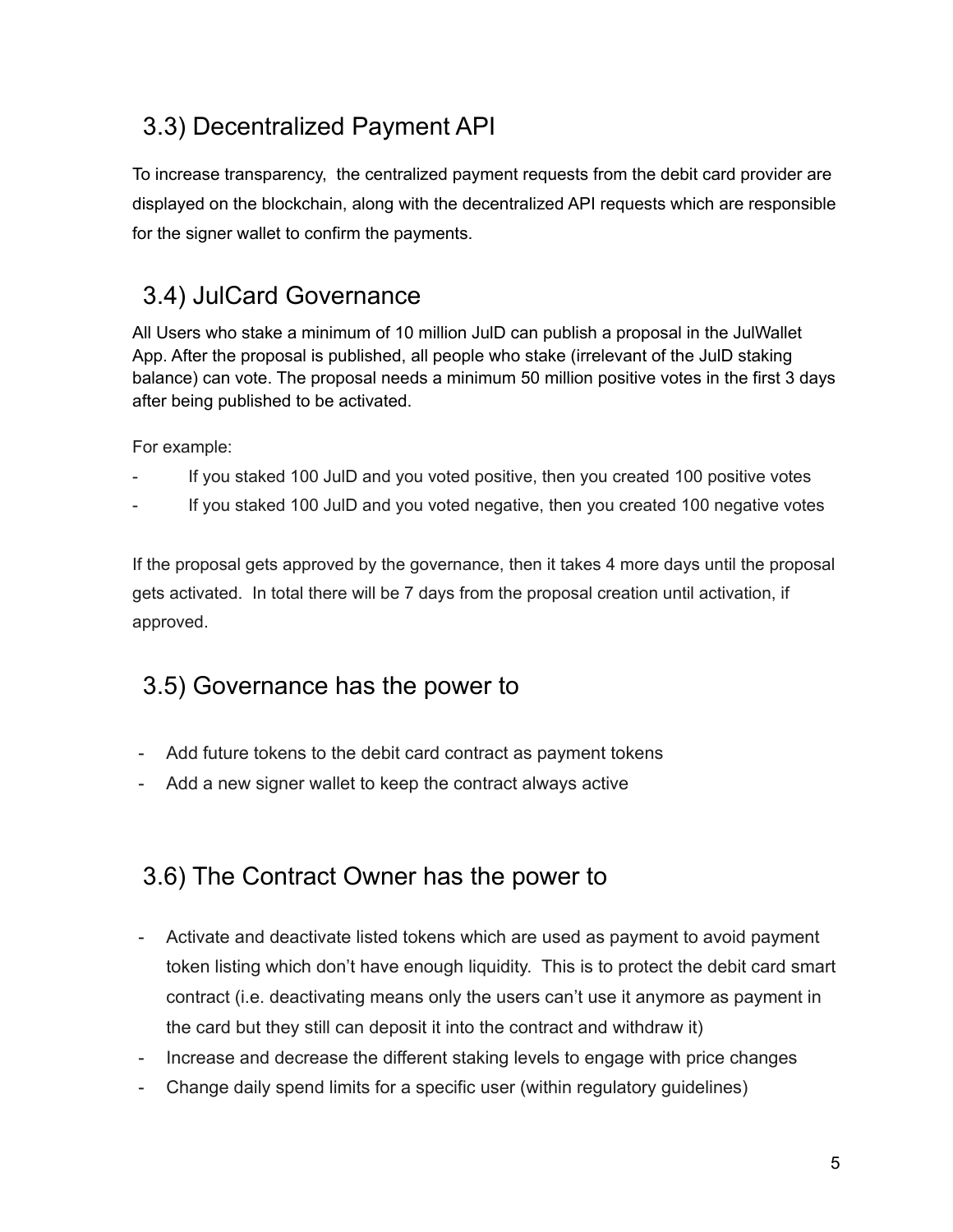- Change daily spend limits based on the staking level (within regulatory guidelines)
- Change the Master Wallet, which receives the crypto payments after the payment is done - Change takes 48 hours (should there be any change from the provider)
- Change Fee Wallets, which receive the monthly and transaction fees
- Establish Emergency Debit Card contract stops, which enables the user to withdraw into their own wallet but deposits and debit card transactions will not be accepted anymore. Should there be any unexpected issues, the option is available.
- Change the fee for each transaction (if the payment provider makes a change or it is financially needed)
- Change the decentralized Exchange (DEX) which executes the exchange into USDC
- Change the monthly subscription fee

### <span id="page-5-0"></span>3.7) Fantom Blockchain

To keep the speed high and the transaction costs cheap, we decided to use the **[Fantom](https://fantom.foundation)** [Blockchain](https://fantom.foundation) (FTM) as a start for our debit card contracts. Due to JulWallet, which is an EVM Wallet, another blockchain can be used with just one click. We are easily able to add more EVM blockchains. The only credentials are enough liquidity on an AMM protocol, cheap transactions, high security, high speed, and EVM.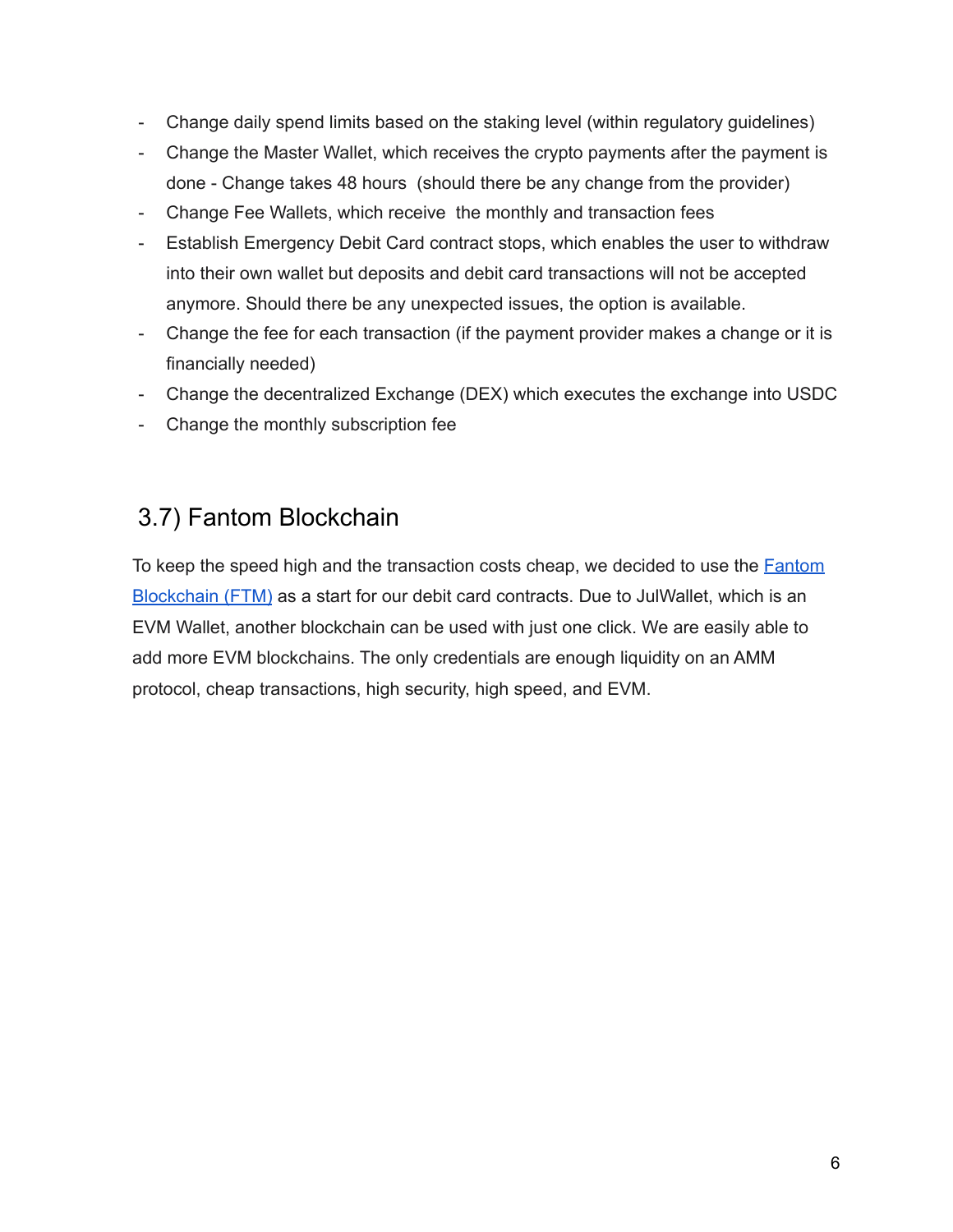## <span id="page-6-0"></span>3.8) The current Process



## <span id="page-6-1"></span>3.9) The optimal Process

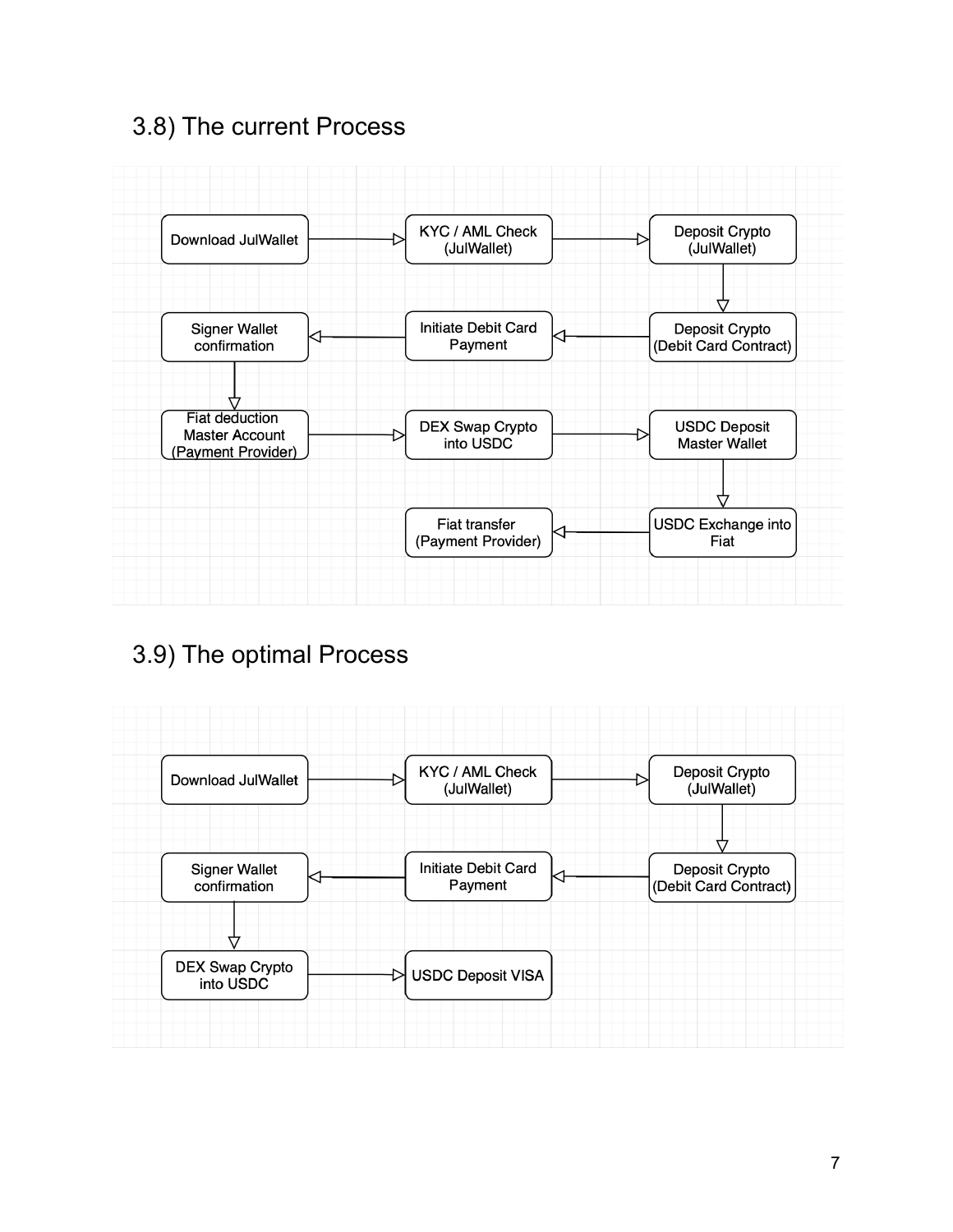## <span id="page-7-0"></span>**4) Fees**

#### <span id="page-7-1"></span>4.1) Monthly Subscription Fee

To cover the fees of the physical debit card, virtual card and account costs, the card holders need to pay a monthly fee of \$6.99 (pay using JulD to decrease cost by 10% ) in any crypto which is available as a payment option in the debit card contract. The fees will be paid the first time when the cardholder creates his/her virtual card and activates the account. After the first payment, the fee will be deducted after 30 days automatically. If the payment does not go through, the virtual card will be deactivated and the card holder will be unable to use the debit card anymore. However, it is always possible to deposit and withdraw from the debit card smart contract. The card holder can activate the card again should the card be deactivated.

### <span id="page-7-2"></span>4.2) Blockchain Fee

If the card holder deposits to or withdraws from the debit card, a transaction fee must be paid, which is a very small amount on the Fantom Blockchain.

When the card holder makes a payment with his/her debit card, the contract exchanges ftm or any other currency into usdc and this cost is covered from JulWallet currently. (average is 5 cents each transaction).

The transaction costs can be reduced by choosing a cheaper blockchain, but the speed and security standard may differ depending on the blockchain ecosystem. To ensure the safety, speed, and low cost of transactions, it is of the utmost importance to all of our community members.

## <span id="page-7-3"></span>4.3) Fiat Exchange Fee

Previously, debit cards only used currencies such as USD, EUR, or another type of fiat currency. This is the reason why a debit card vendor will ask the card holder which currency is preferred if the card holder is in another country. If the card holder has a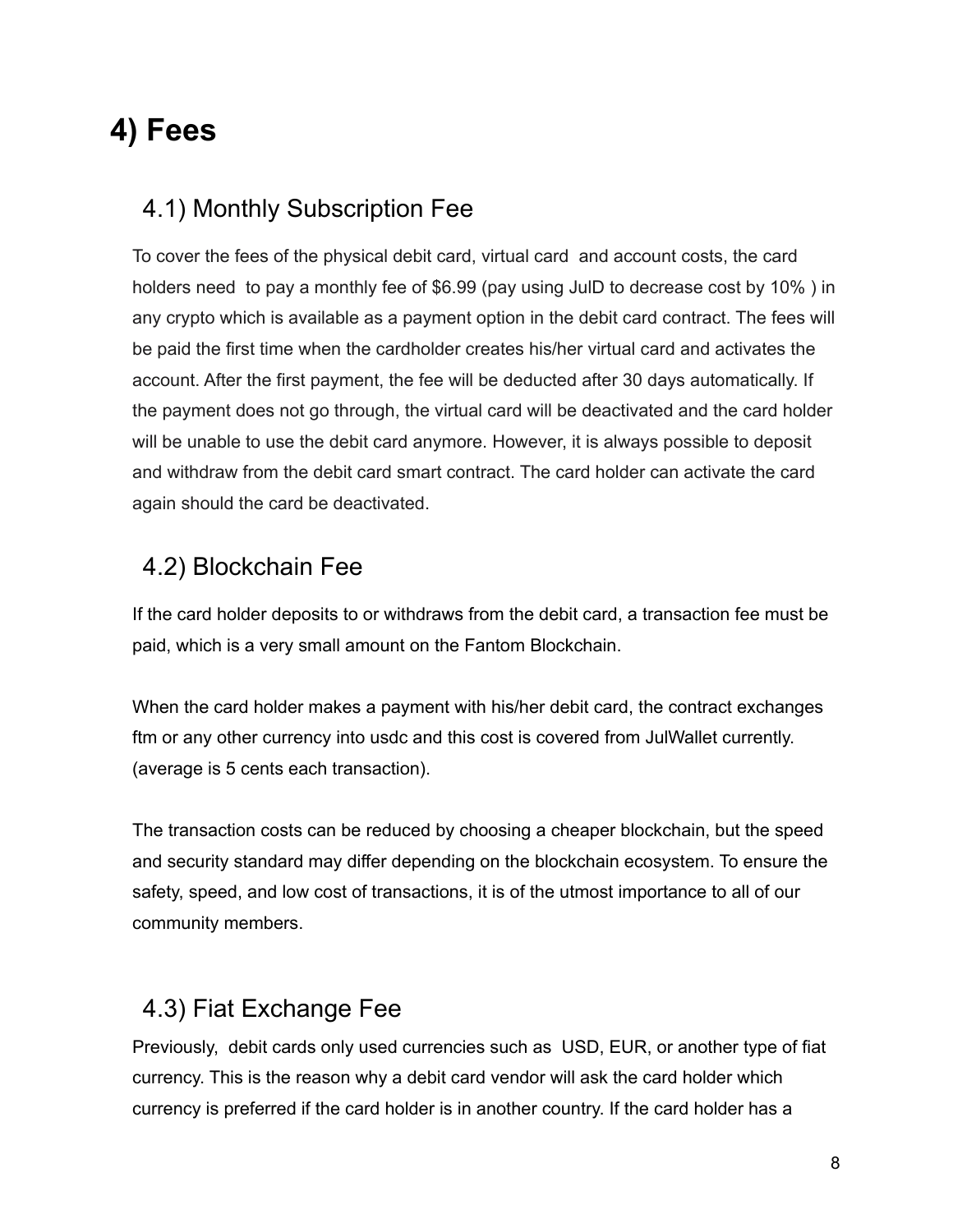standard currency dollar (\$) on the debit card but pays in Dubai with Dirham (AED), then the card makes an internal money exchange and the 2.5% fee appears in each transaction.

# <span id="page-8-0"></span>**5) JulD the Token**

The Token JulD (JulSwap) was [airdropped](https://justliquidity.medium.com/julswap-community-token-juld-airdrop-e73d49e9f13c) on the 30th December 2020 to the JulWallet and the JulSwap communities as a reward token. At that time we had two tokens: 1 Token JUL (main token) and JulD (airdropped rewards token). In Mid 2021 we unfortunately experienced a FlashLoan Attack on JUL. This led to a massive drop from JUL and we decided to support our community. We gave all JUL holders the opportunity to swap JUL into JulD. Now JulD is the only governance token and is integrated into our total community.

### <span id="page-8-1"></span>5.1) JulD Supply (20th of November 2021)

- Max Supply: 800,000,000 JulD
- Total Supply: 799,383,875 JulD
- Circulation Supply: 799,383,875 JulD 28,512,657 JulD = **770,871,218 JulD** (Total Supply minus the Team, Development and Marketing Allocation [Wallet\)](https://bscscan.com/token/0x5a41f637c3f7553dba6ddc2d3ca92641096577ea?a=0xcbb7c7ad51f1453368d268738752b53b9d5cff85)

#### Why would the circulation supply differ?

JulD was placed into the airdrop contracts and taking contracts, which are permanently locked and can't be removed. We consider this to be a part of circulation supply as we do not control it. However, rules dictate it must be calculated as non circulation supply, creating the difference.

### <span id="page-8-2"></span>5.2) JulD Usage

There are multiple uses for JulD: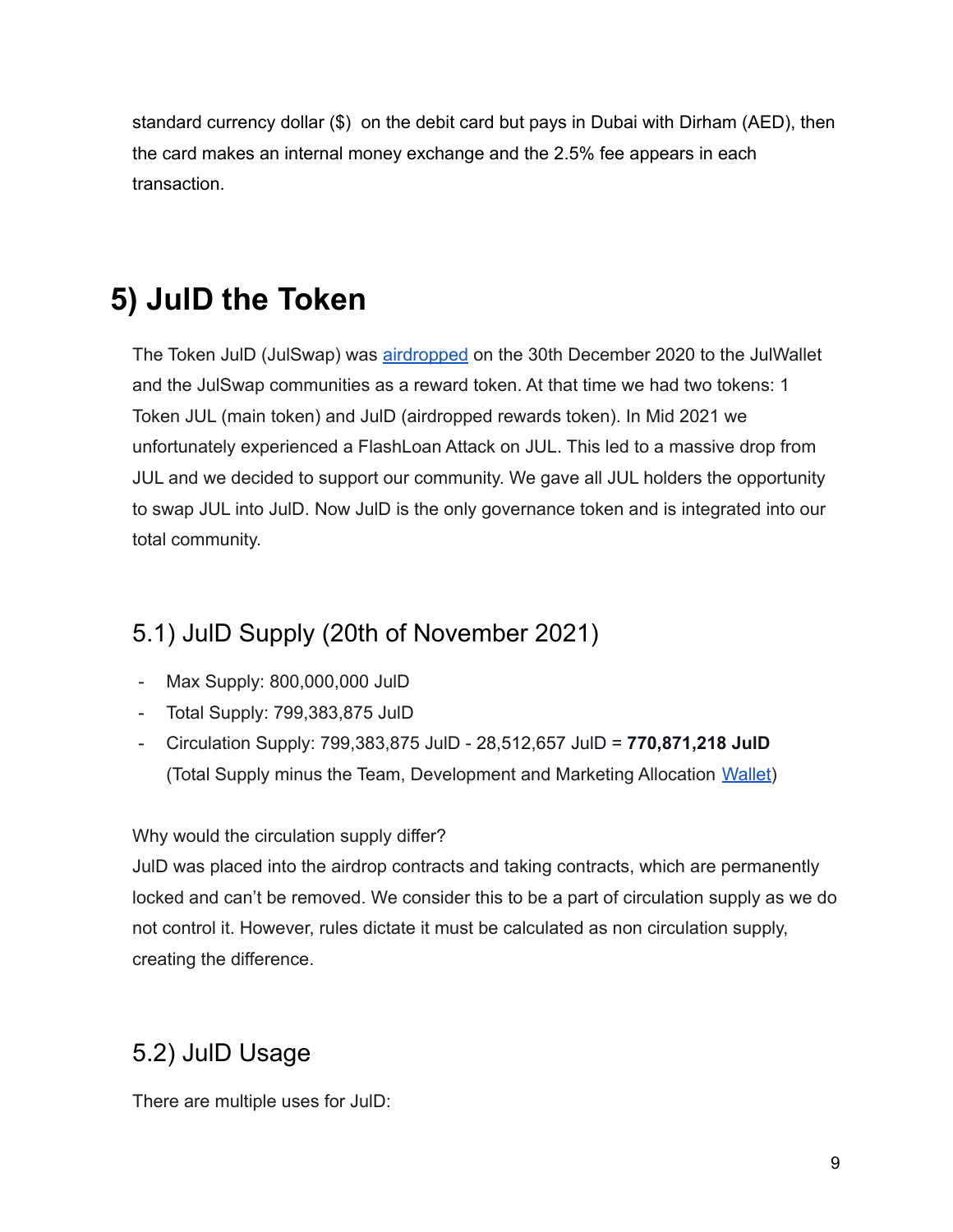- Stake JulD in the JulWallet to activate your governance power
- Stake JulD in the debit card contract to upgrade your daily debit card payment limits and the cash back
- Stake 0 JulD Limit \$250 per Day
- Stake 25,000 JulD Limit \$500 per Day
- Stake 250,000 JulD Limit \$2,500 per Day
- Stake 1,000,000 JulD Limit \$5,000 per Day
- Stake 2,500,000 JulD Limit \$10,000 per Day
- Use JulD for the monthly subscription fee and save 10%
- Stake JulD LP Tokens in the JulWallet and earn 5% of the monthly subscription from the pool
- Provide JulD as collateral for minting mai token

# <span id="page-9-0"></span>**6) Security**

#### <span id="page-9-1"></span>6.1) With KYC

The JulWallet submits your KYC-provided data including the wallet address to JulWallet.

#### <span id="page-9-2"></span>6.2) Without KYC

All data, including the passphrase and funds (including the funds in the JulCard Contracts), are encrypted and protected via your JulWallet password. When JulWallet accounts are lost and need to be restored, it can be done with the seed phrase / secret recovery phrase.

#### <span id="page-9-3"></span>6.3) Smart Contract Audit

All Contracts at least one internal audit and at least one external audit, which will be released to the public on [GitHub.](https://github.com/JustLiquidity/audits)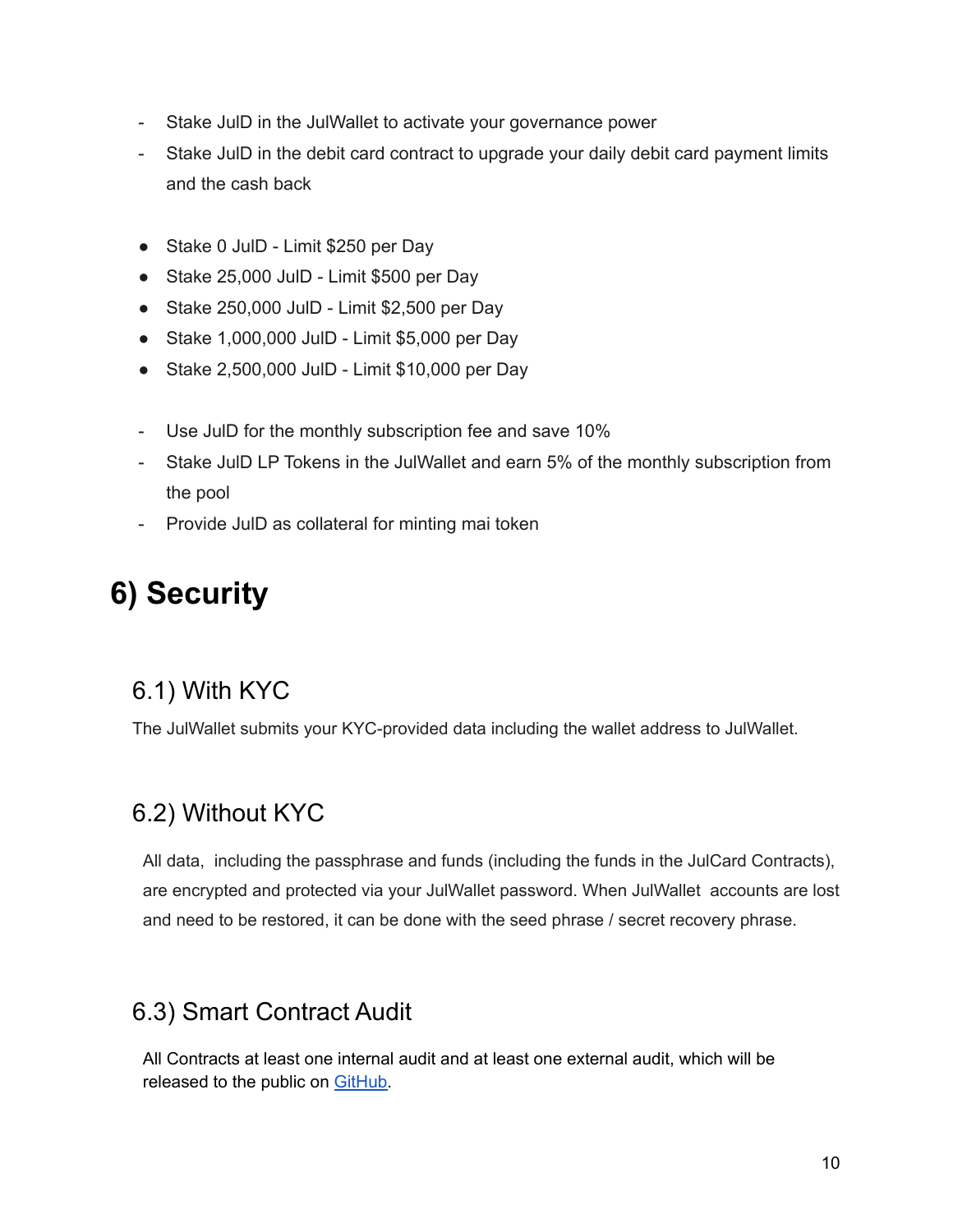# <span id="page-10-0"></span>**7) License Agreement & Terms of Use**

Licensor: TGG Holding GmbH Licensed Work: Smart Contract Github Licensed Work: <https://github.com/JustLiquidity/JulCard-Contracts> Change Date: 2 [two] years upon release of the Smart Contract or any version hereof

By using the Licensed Work you agree to the following terms and conditions:

#### 1. LICENSED WORK

Licensor has developed a software for the Smart Contract ("Licensed Work"). All copies of the original and modified Licensed Work, and derivative works of the Licensed Work, are subject to this License. This License applies for each version of the Licensed Work.

#### 2. GRANT OF RIGHTS

The Licensor hereby grants you a non-exclusive, worldwide, royalty-free license to make non-production use of the Licensed Work including the right to copy and modify it limited to non-production and non-commercial use only. The limitation of the license regarding a non-production use shall end at the Change Date. The Change Date may vary for each version of the Licensed Work released by Licensor.

#### 3. REQUIREMENTS

If you want to use the Licensed Work for production-use you must purchase a commercial license or refrain from using the Licensed Work.

This License does not grant you any right in any trademark or logo of Licensor.

All rights under this Agreement shall terminate if you fail to comply with any of the material terms or conditions of this Agreement and do not cure such failure in a reasonable period of time after becoming aware of such noncompliance.

#### 4. NO WARRANTY